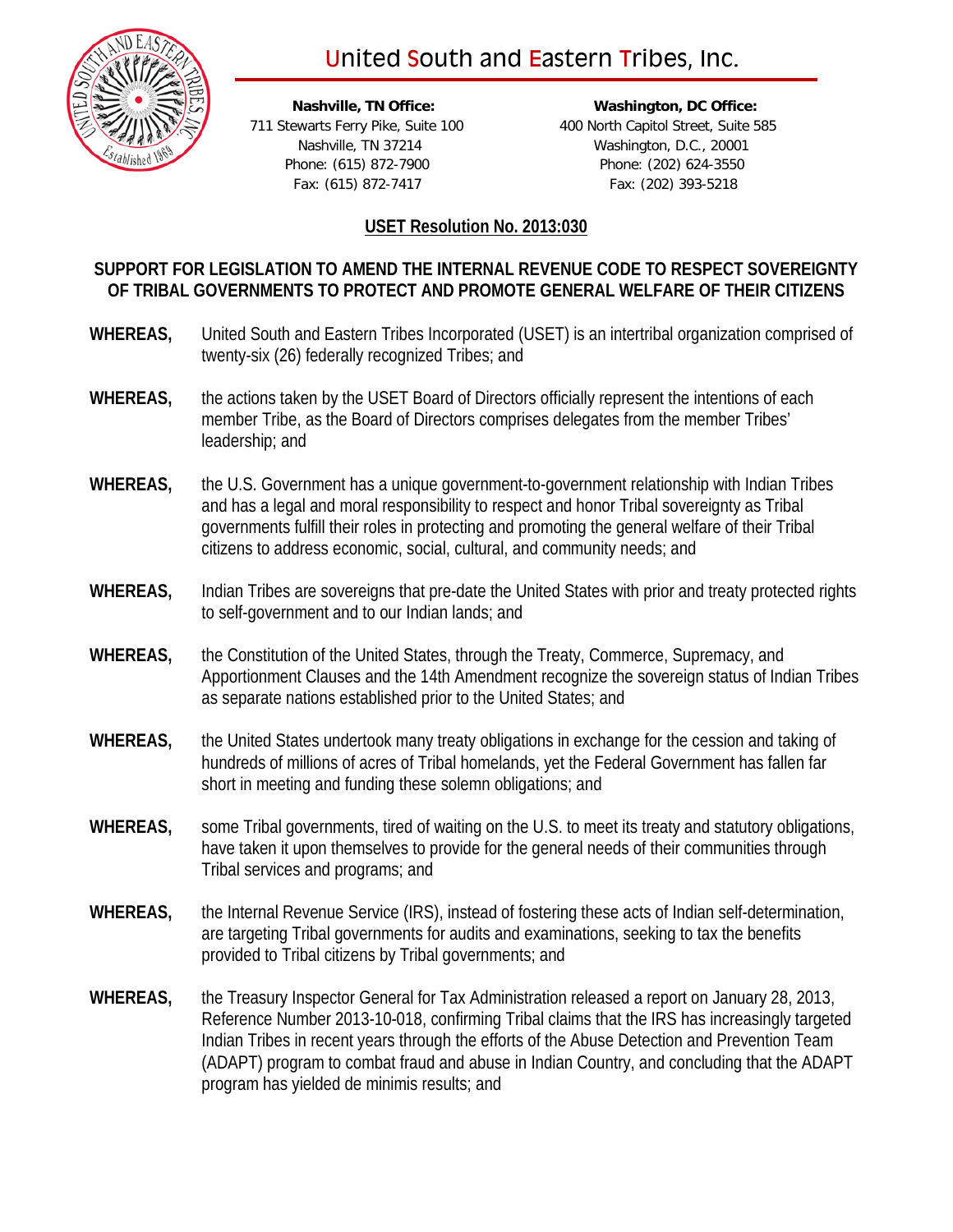- **WHEREAS,** the IRS is violating Tribal treaty rights, federal policies supporting Indian Self-Determination, and provisions in the U.S. Constitution that acknowledge Tribes as separate sovereigns, not subject to taxation; and
- **WHEREAS,** the Internal Revenue Code Section 61 states that, except as otherwise provided, gross income includes all income from whatever source derived, and the IRS and federal courts have consistently held that payments made under similar social benefit programs for the promotion of general welfare are not includable in gross income; and
- **WHEREAS,** the General Welfare Exclusion (GWE) Doctrine provides a common law (or statutory interpretation by implication) exclusion for government social welfare programs; however, implementation of the GWE is based upon subjective decision-making and is difficult to apply; and
- **WHEREAS,** the IRS developed Notice 2012-75, which recognizes the right of Tribal governments to provide certain programs and services to their citizens on a tax-free basis consistent with the GWE; and
- **WHEREAS,** the IRS retains a significant amount of subjective authority under Notice 2012-75 to set Tribal tax policy on an *ad hoc* basis without adequate acknowledgment of the Federal Government's legal, treaty, trust, and statutory obligations to Indian Tribes; and
- **WHEREAS,** Notice 2012-75 is not permanent law, includes significant ambiguities that will subject Tribes to inconsistent and increased enforcement actions by the IRS, and does not address Tribal treaty rights or unfunded federal programs and services established by federal laws to meet federal obligations; and
- **WHEREAS,** Notice 2012-75 would force Indian Tribes to forever alter their deep rooted traditional ways of life and cultural practices of providing for the social, economic, religious, and other needs of their citizens as done since time immemorial in order to comply with Notice requirements, such as written guidelines, that are antithetical with the traditional and cultural practices of Indian Tribes; and
- **WHEREAS,** despite the fact that Notice 2012-75 is a draft pending additional Tribal government comment, the IRS has continued to target Tribal government-provided general welfare benefits on a broad scale across the country; and
- **WHEREAS,** Tribes across the country have urged the IRS to take immediate steps to stop targeted audits and enforcement actions and instead focus on compliance efforts to train IRS staff and field agents about the Federal Government's unique obligations to Tribes as well as the federal policy of Tribal self-determination and provide training to Tribal financial officials for the purpose of implementing Notice 2012-75 but the IRS has rejected these requests; and
- **WHEREAS,** Congress provided a recent example of amending the Internal Revenue Code in 2010 to address a related general welfare policy issue to clarify that Tribal government-provided health insurance and related benefits are excluded from federal income taxation; therefore, be it

# "Because there is strength in Unity"